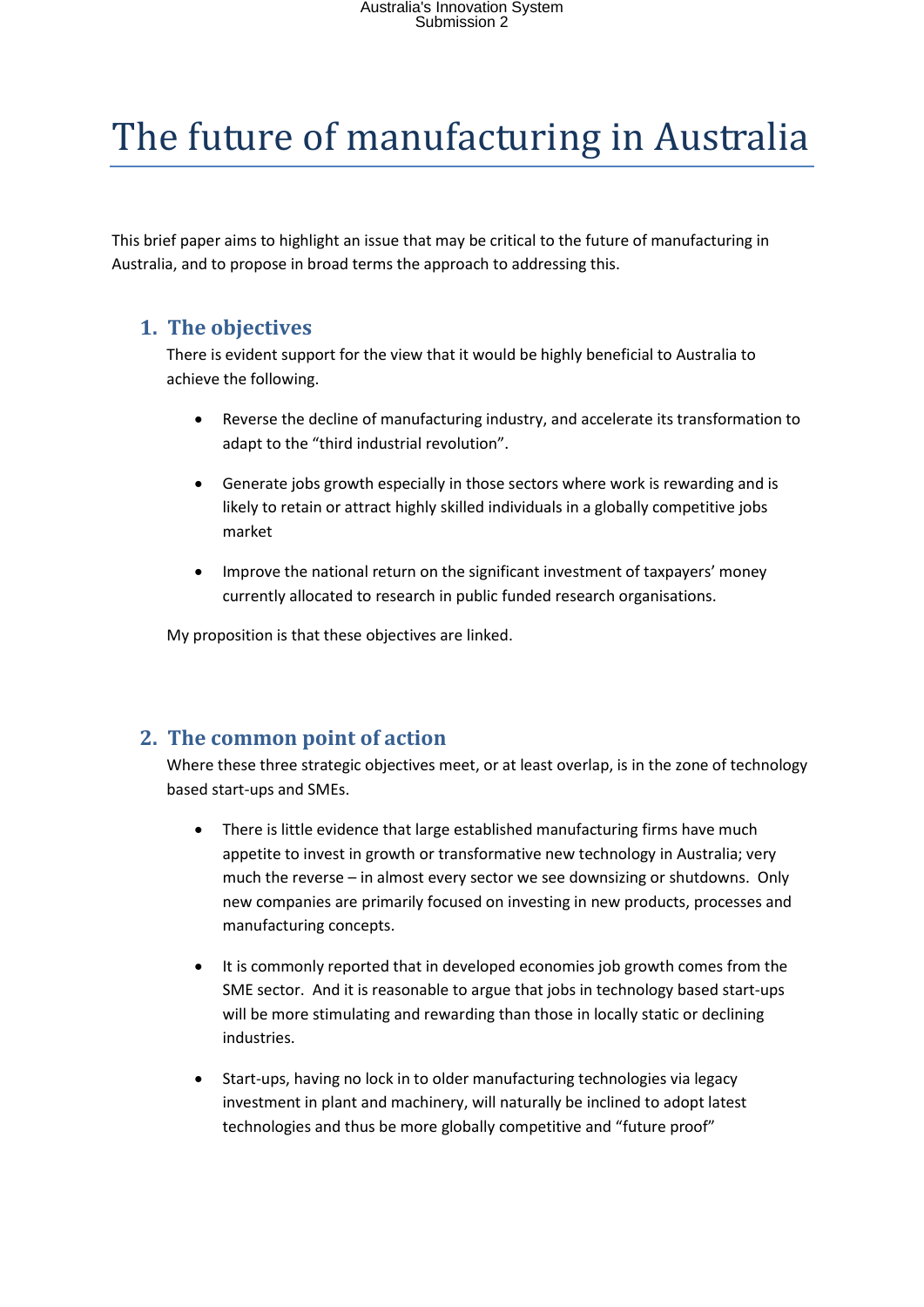## Australia's Innovation System Submission 2

 Broadly, new technology created by our research organisations can be commercialised either by license-out to an established (usually foreign) firm, or by means of a start-up or spin-out set up (usually locally) for the purpose. Where the latter is practicable, it is clearly likely to deliver more value to the Australian economy, and to lead to subsequent ongoing collaboration between the research organisation and the new company.

Overall, then, we argue that maximising the emergence and successful development of technology based start ups is a powerful way to advance towards the three objectives set out above.

### **3. What Australia can build on**

There are several strengths in the Australian system that we can build on.

- It is well recognised that we have excellent research capability in our public sector organisations. These generate world leading research outcomes relevant to a wide range of industries.
- Australians as individuals are innovative. The culture and environment are rich in the factors that research has shown are critical to encouraging individuals to be creative and to attracting and retaining creative individuals; this combines with the Australian "have a go" attitude to generate useful innovative concepts and solutions to real-world needs or opportunities. There is a long list of commercially successful technologies or inventions that were created in Australia.
- Australia is a relatively entrepreneurial country, usually ranking high in the Global Entrepreneurship Monitor's annual league tables
- Australians are keenly aware of the rest of the world, and technology based startups are likely to be "born global" at least insofar as the vision of the entrepreneur is concerned.
- There is a significant volume of private sector money in the Australian economy, looking for suitable investment opportunity; this applies both to the institutional and to the individual sector.

### **4. The current gap**

The major obstacle to the emergence of larger numbers of early stage high growth manufacturing companies (the next generation of Tenix's, ResMeds, Vision Systems Ltds, Cochlears, Memtechs, Varians) is lack of appropriate funding for early stage companies. Specifically, the unserved part of the "IP to IPO" journey is that stage immediately following the end of the public funded research: a start-up has been formed but needs significant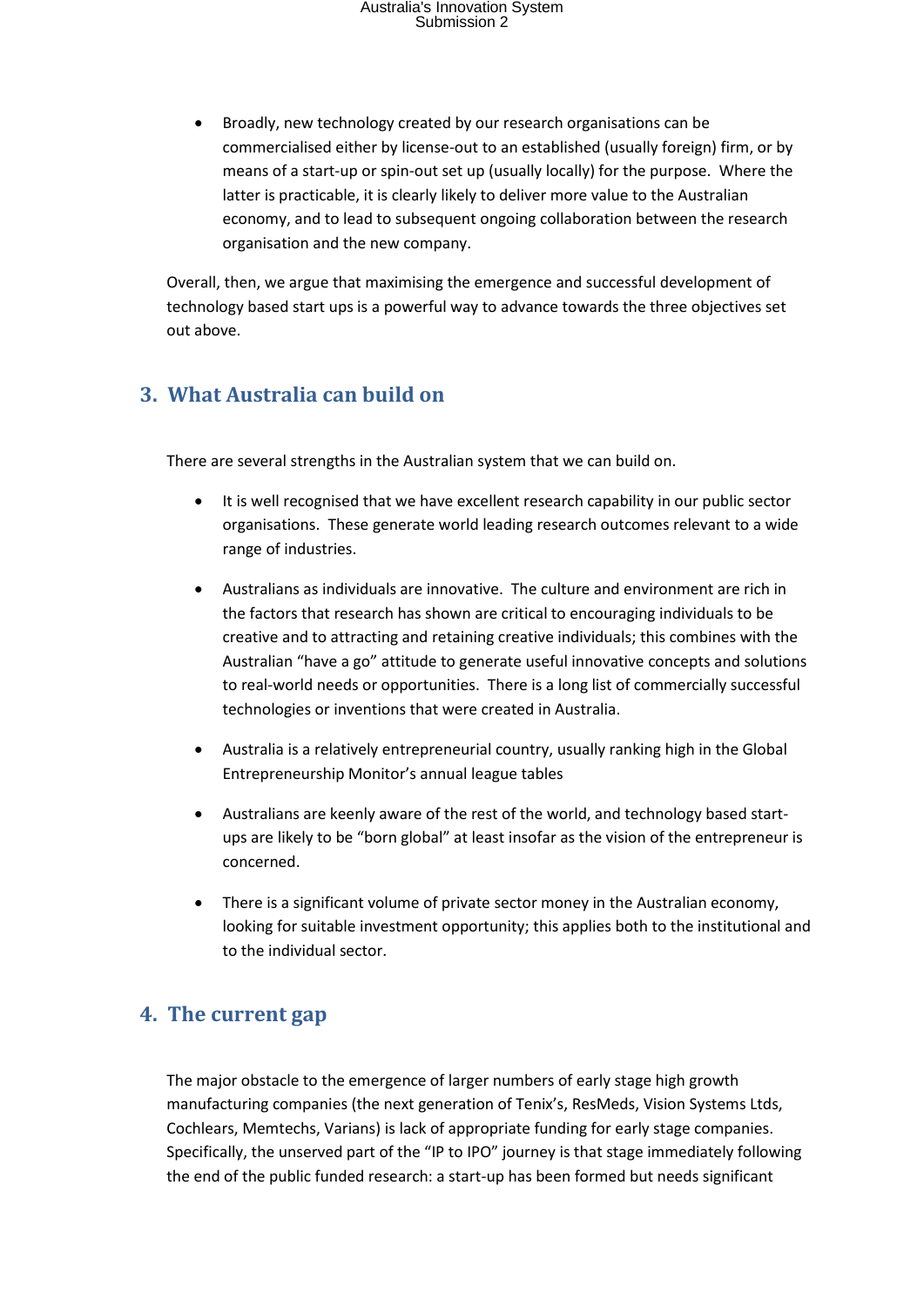# Australia's Innovation System Submission 2

funding to advance the technology to launch-readiness and to develop its business commercially, famously "the valley of death". Various sources of funds are available to companies once they have demonstrated that they can generate revenue, but very few to pre-revenue companies. Of those that do exist:

- Business angels typically cannot provide the quantum of funding needed to develop and launch a significant new product.
- Commercialisation Australia provides some support, but applications for the larger grants have a lower chance of success and importantly CA does not cover R&D, which is usually the central need for this early stage; CA also provides only 50% of the funds required so the applicant has to have at least half the funding already available.
- The R&D tax offset provides very useful gearing, but only for those who have the funds already available to do the R&D in the first place and to fund their operations until the offset is received from ATO the following year.
- In theory some VC firms do operate in this domain but in practice they often show a preference for cases where there is already a revenue stream; and in any case Australia is not well populated with active VC firms at present.

Thus, an Australian start-up or pre-revenue company has a very good chance of having to leave the country to raise the funds to go forward.

## **5. The opportunity space**

Put simply, the opportunity is to make it attractive for appropriate private sector investors to direct a proportion of their available funds to equity investment in early stage, potentially global and high growth, technology companies. At present, there are seen to be too few success-models and in particular Australian VCs that have operated in this sector have in general not performed particularly well, so the risks are seen at too high by most private sector investors; the need is for an incentive to offset this perceived-risk barrier.

A previous example of such an incentive was the Syndicated R&D Scheme: for all its faults, this was assessed as being most successful in mobilising private sector funds to R&D and thereby inducing significant private sector R&D projects that would not otherwise have occurred; of relevance to this paper, a number of today's Australian iconic technology based companies were launched or at the very least given a substantial boost by that scheme.

Desirably the incentive would focus more broadly than the Syndicated R&D Scheme, on funding of technology based start up companies for commercial development activities including R&D rather than on R&D exclusively. As an example, in many countries (eg UK, USA, New Zealand) Angel Investors are given some tax incentive or special support for this type of investment. Desirably also, the incentive should be designed to complement existing